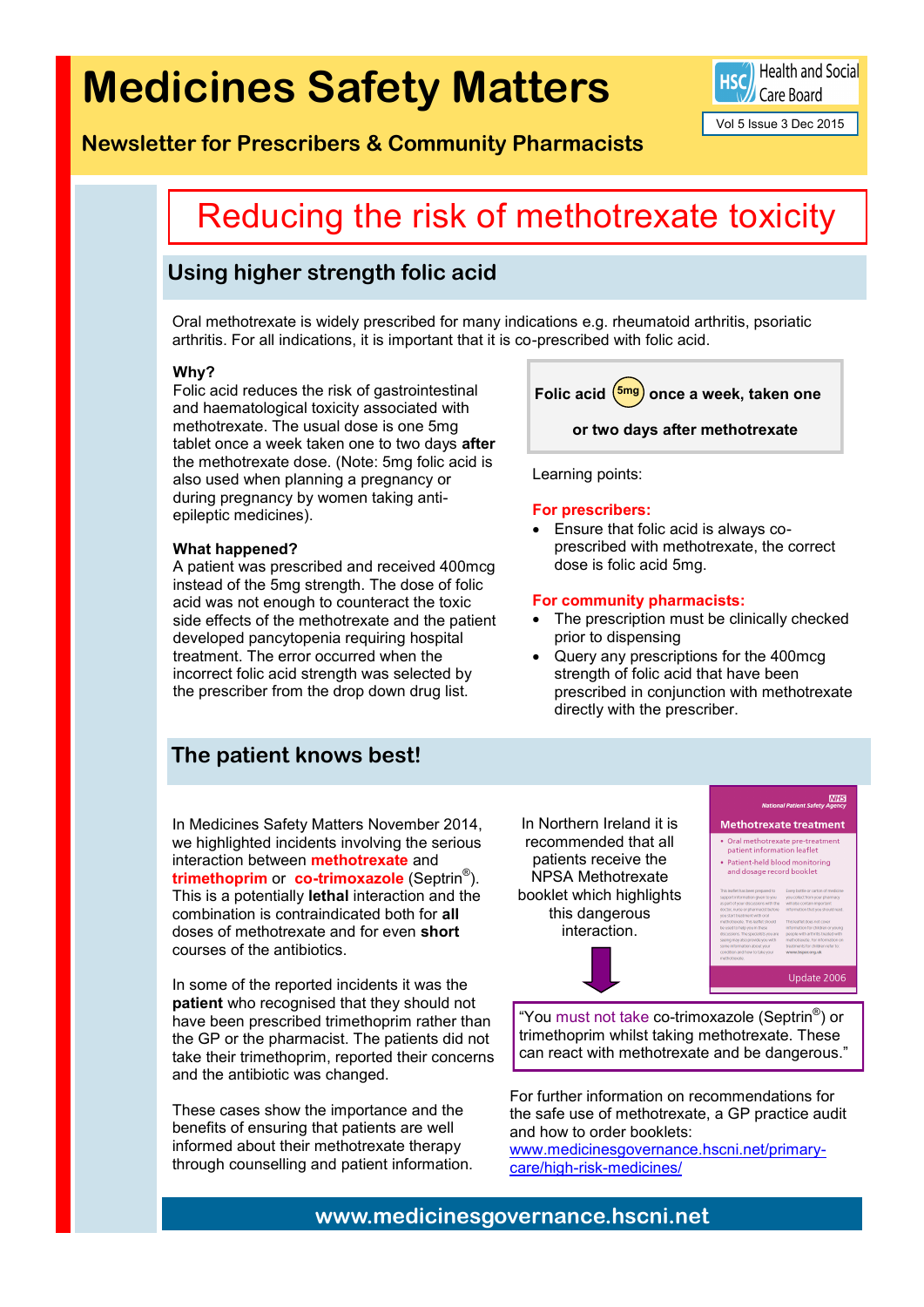### **Oral miconazole & warfarin interaction**

A 73 year old patient who was taking warfarin presented to their GP with bleeding gums and flank pain. Their INR was >8 and the patient attended hospital where they received IV vitamin K. A review of what may have caused the high INR revealed that the patient had obtained oral miconazole gel (Daktarin Oral Gel®) 2 weeks previously from their pharmacy for the treatment of oral candidiasis.

#### **What is the interaction?**

Miconazole is a **potent inhibitor** of warfarin metabolism and reports of bleeding and raised INRs are well documented for this interaction. Vaginal and topical administration of miconazole can also affect warfarin but the oral route usually has a more profound effect because the gel is swallowed after use in the mouth.

### **Soya & nut allergy**



A patient with a known nut allergy took Toviaz<sup>®</sup> (fesoterodine fumarate) for a number of weeks and unfortunately suffered a severe ALLERGIES anaphylactic reaction.

Toviaz® contains soy-bean oil in the tablet coating and is therefore contraindicated in patients with peanut or soya allergy.

There are significant numbers of medicines available (both over-the-counter and on prescription) that are contraindicated in patients with a peanut allergy. As with all medicinal products that are contraindicated in specific patient groups, alternative products may be prescribed to meet individual patient need.

### **When to measure lithium levels**

**Advice for prescribers & pharmacists:**

**If you are considering prescribing or supplying miconazole, check first if the patient is on warfarin.**



Miconazole oral gel should generally be avoided in patients taking warfarin. If it cannot be avoided, the INR should be monitored and signs of bleeding should be followed up.

**Always check the individual product SPC or patient information leaflet when prescribing/supplying new medicines to a patient with peanut or soya allergy**

#### **Each medicine's SPC will provide full details of product ingredients and potential allergens**

[www.medicines.org.uk](http://www.medicines.org.uk)

If in doubt, contact the pharmaceutical company

Recent audit results have highlighted some issues regarding lithium monitoring. Lithium monitoring should be undertaken every 3 months and blood tests need to be taken **12 hours**\* after the last lithium dose and at the same time of day in order to obtain the most reliable result. Most patients take their lithium once daily 'at night' so this works out quite well. For patients on a twice daily dose, morning and night, the morning dose should be omitted on the day of the blood test.

#### **Why is the timing important?**

A blood test taken too early, before 12 hours has elapsed, would result in over-estimating the actual lithium level and potentially lead to lithium being unnecessarily stopped or the dose decreased - risking a relapse. Conversely, if the test is taken late after the 12 hour period, the lithium level would be under- estimated possibly leading to a dose increase and potential lithium toxicity.

\*One-two hours' flexibility is generally acceptable however beyond this will depend on the individual case.

**Highlight the importance of timing when arranging blood tests for patients on lithium**

**If BD regimen, omit the morning lithium dose on the day of the test**

**Aim for a sample time 12 hours after the last dose**



For further information on the primary care lithium audit and results refer to the HSCB Primary Care Intranet: [http://primarycare.hscni.net/](http://primarycare.hscni.net/PharmMM_Clinical%20Resources_Lithium.htm) [PharmMM\\_Clinical%](http://primarycare.hscni.net/PharmMM_Clinical%20Resources_Lithium.htm) [20Resources\\_Lithium.htm](http://primarycare.hscni.net/PharmMM_Clinical%20Resources_Lithium.htm)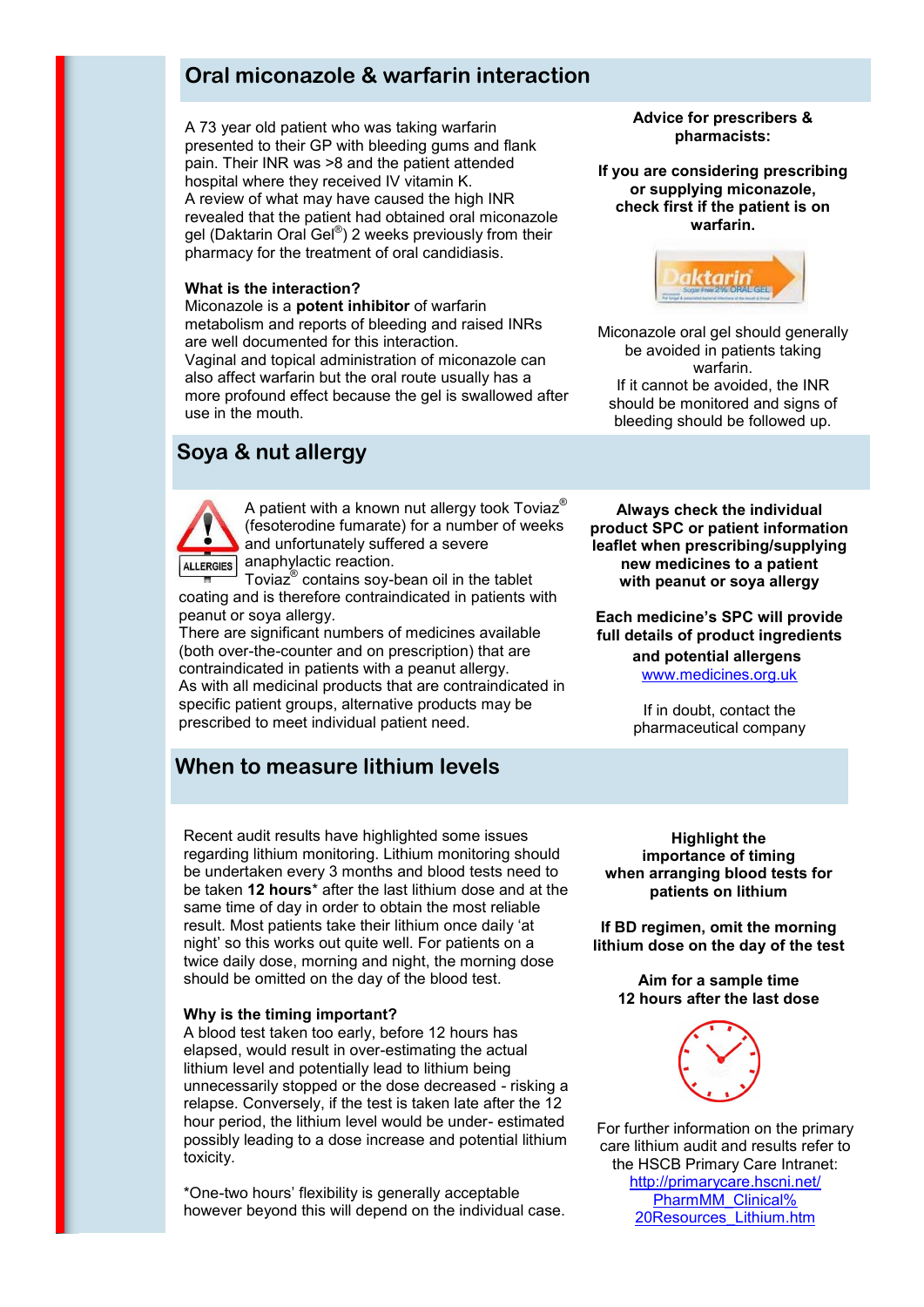### **'Gliflozins': Remember to Monitor Renal Function**

### **What are the 'gliflozins'?**

Sodium–glucose co-transporter 2 (SGLT2) inhibitors ("gliflozins") are a **new class of drugs** used to improve glycaemic control in adults with type 2 diabetes (Table 1). They block the reabsorption of glucose in the kidneys and promote excretion of excess glucose in the urine producing an osmotic diuresis, which may reduce intravascular volume and decrease blood pressure. Over 11,200 prescriptions for these products have been dispensed in N.I. during the first six months of 2015.

### **Who is at risk?**

For patients with renal impairment there is:

- Increased adverse reactions associated with volume depletion (e.g. postural dizziness, hypotension)
- Reduced (and possibly absent) efficacy of the gliflozins due to the renal impairment.

### **Be aware of the risks of hypovolaemia (due to osmotic diuresis) in:**

- Patients with CVD
- Patients taking anti-hypertensive therapy with a history of hypotension or diuretics
- Elderly patients
- Inter-current conditions that may lead to volume depletion (such as a GI illness)

#### **What is the issue?**

Patients have been identified at hospital diabetic review who were incorrectly taking gliflozins in the presence of renal impairment (see Table 2).

### **Table 1: Gliflozin Medicines**

| Drug name     | <b>Brand name</b>      | <b>Brand including</b><br>metformin |  |
|---------------|------------------------|-------------------------------------|--|
| Canagliflozin | Invokana <sup>V</sup>  | Vokanamet <sup>V</sup>              |  |
| Dapagliflozin | Forxiga <sup>V</sup>   | Xigduo <sup>v</sup>                 |  |
| Empagliflozin | Jardiance <sup>V</sup> | Synjardy <sup>V</sup>               |  |



### **How often should I monitor renal function?**

- Prior to initiation and then at least annually
- Prior to initiation of any concomitant drug that may have a negative impact on renal function
- During inter-current conditions that may lead to volume depletion (e.g. GI illness)
- When renal function is approaching level requiring cessation of gliflozin, at least 2-4 times per year

#### Table 2

| <b>Renal Function</b><br>eGFR <60mL/min/1.73 m <sup>2</sup> or<br>CrCl mL/min | <b>Canagliflozin</b>                                              | <b>Dapagliflozin</b> | <b>Empagliflozin</b>                                              |
|-------------------------------------------------------------------------------|-------------------------------------------------------------------|----------------------|-------------------------------------------------------------------|
| < 60 ml/min at initiation                                                     | Do not use                                                        | Do not use           | Do not use                                                        |
| <60 ml/min during treatment                                                   | If tolerated, reduce to/<br>maintain at licensed<br>starting dose | Stop                 | If tolerated, reduce to/<br>maintain at licensed<br>starting dose |
| <45 ml/min during treatment                                                   | Stop                                                              | Stop                 | Stop                                                              |

### **Advice for Prescribers**

- Monitor renal function before initiation and at least annually thereafter
- Advise patients to report symptoms of volume depletion
- For patients who develop volume depletion, monitor volume status and consider temporary interruption of treatment with gliflozin until the condition is corrected
- Remember: these drugs have also been associated with [diabetic ketoacidosis](https://www.gov.uk/drug-safety-update/sglt2-inhibitors-canagliflozin-dapagliflozin-empagliflozin-risk-of-diabetic-ketoacidosis)

### **Advice for Community Pharmacists**

- Remind patients of importance of attending GP practice for routine blood tests
- Remind patients to report symptoms of dehydration (e.g. postural hypotension, dizziness, feeling very thirsty, very weak or tired, passing little or no urine, fast heartbeat) to their GP

### **References**

SPC and PIL [www.medicines.org.uk](http://www.medicines.org.uk) (accessed 11<sup>th</sup> September 2015) SGLT2 inhibitors:risk of diabetic ketoacidosis ([Drug Safety Update,](https://www.gov.uk/drug-safety-update/sglt2-inhibitors-canagliflozin-dapagliflozin-empagliflozin-risk-of-diabetic-ketoacidosis) MHRA, June 2015)